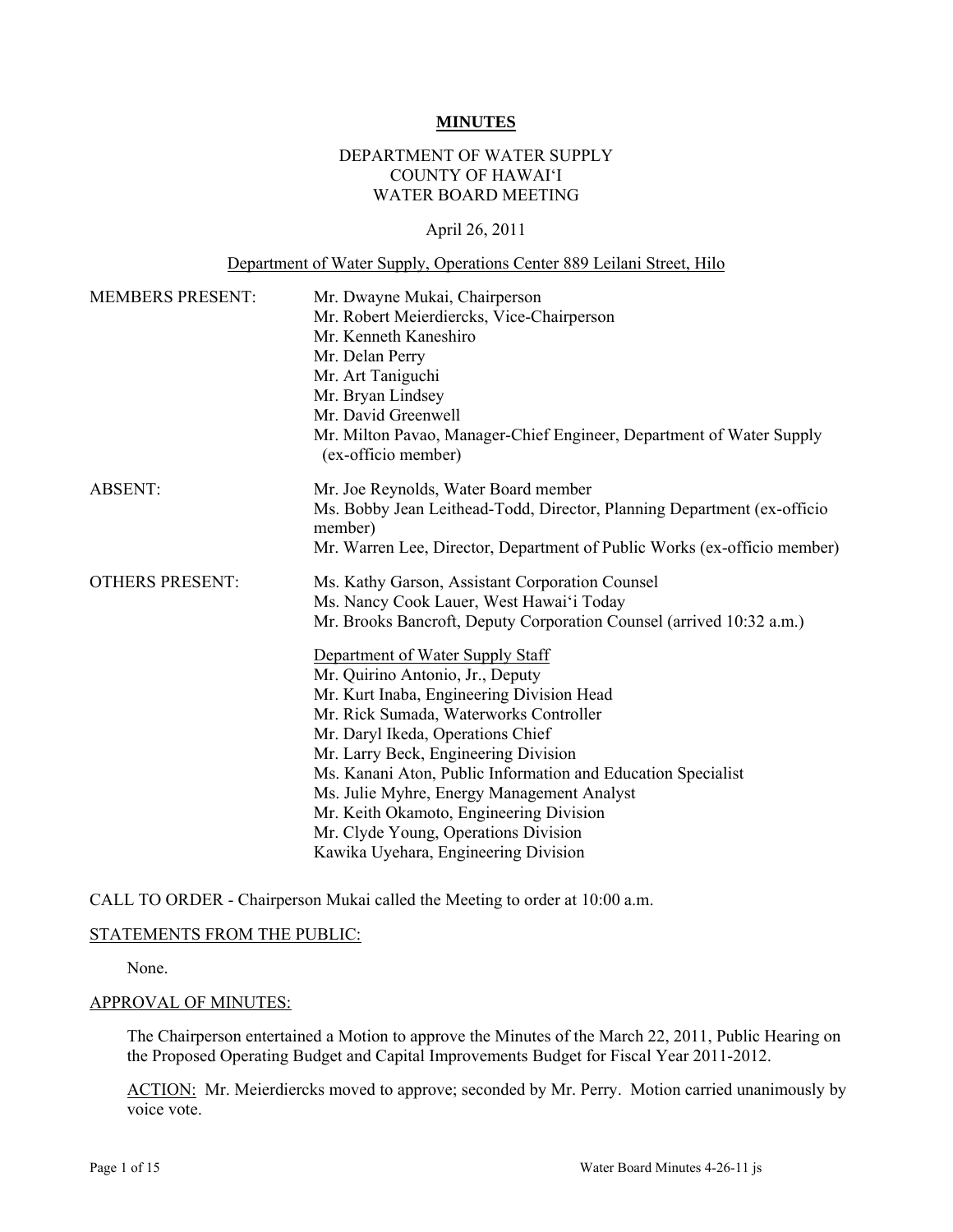The Chairperson entertained a Motion to approve the Minutes of the March 22, 2011, regular Board meeting.

ACTION: Mr. Mr. Meierdiercks moved to approve; seconded by Mr. Perry. Motion carried unanimously by voice vote.

## APPROVAL OF ADDENDUM AND/OR SUPPLEMENTAL AGENDA:

ADDENDUM TO AGENDA: Mr. Taniguchi moved to add to the Agenda the approval of the Minutes of the March 30, 2011, Public Hearing on Water Rates in Hilo and approval of the Minutes of the March 31, 2011, Public Hearing on Water Rates in Kona; seconded by Mr. Meierdiercks.

ACTION: A roll call vote on the Addendum to the Agenda was taken: Mr. Kaneshiro (Aye); Mr. Greenwell (Aye); Mr. Lindsey (Aye); Mr. Meierdiercks (Aye); Mr. Taniguchi (Aye); Mr. Perry (Aye) and Chairperson Mukai (Aye). Motion carried unanimously with seven (7) Ayes; and one (1) absent, (Mr. Reynolds).

ACTION: Mr. Taniguchi moved to approve the Minutes of the March 30, 2011, Public Hearing on Water Rates in Hilo; seconded by Mr. Meierdiercks. Motion carried unanimously by voice vote.

ACTION: Mr. Meirdiercks moved to approve the Minutes of the March 31, 2011, Public Hearing on Water Rates in Kona; seconded by Mr. Taniguchi. Motion carried unanimously by voice vote.

### ACTION TO MOVE AGENDA ITEMS:

None.

## SOUTH HILO:

## A. **VEHICLE BID NO. 2011-02, FURNISHING AND DELIVERING A PASSENGER VAN TO THE DEPARTMENT OF WATER SUPPLY:**

Bid opening was scheduled for April 13, 2011, at 2:00 p.m., but no bids were received.

This passenger van will be re-bid in FY2012 as part of a vehicle bid package.

The Manager-Chief Engineer noted that this bid was to be for a meter reading van. DWS now plans to combine this with a bid opening for other vehicles. The idea is that if there are a lot more vehicles involved, there may be more bids coming in.

Mr. Meierdiercks asked if the van is needed right now.

The Manager-Chief Engineer said that while DWS can do without the van right now, it is needed.

Mr. Perry asked whether the bid reflected the new proposed energy policy.

The Manager-Chief Engineer said that DWS tries to get the best possible vehicle, with the best fuel efficiency. He noted that the van in question would need to do the job; it is a six-passenger van.

Mr. Taniguchi asked who bids on vehicles, and he also asked how prospective bidders are notified about bid openings.

The Manager-Chief Engineer said that standard procedure is followed, whereby DWS publishes the bid opening notice in both newspapers.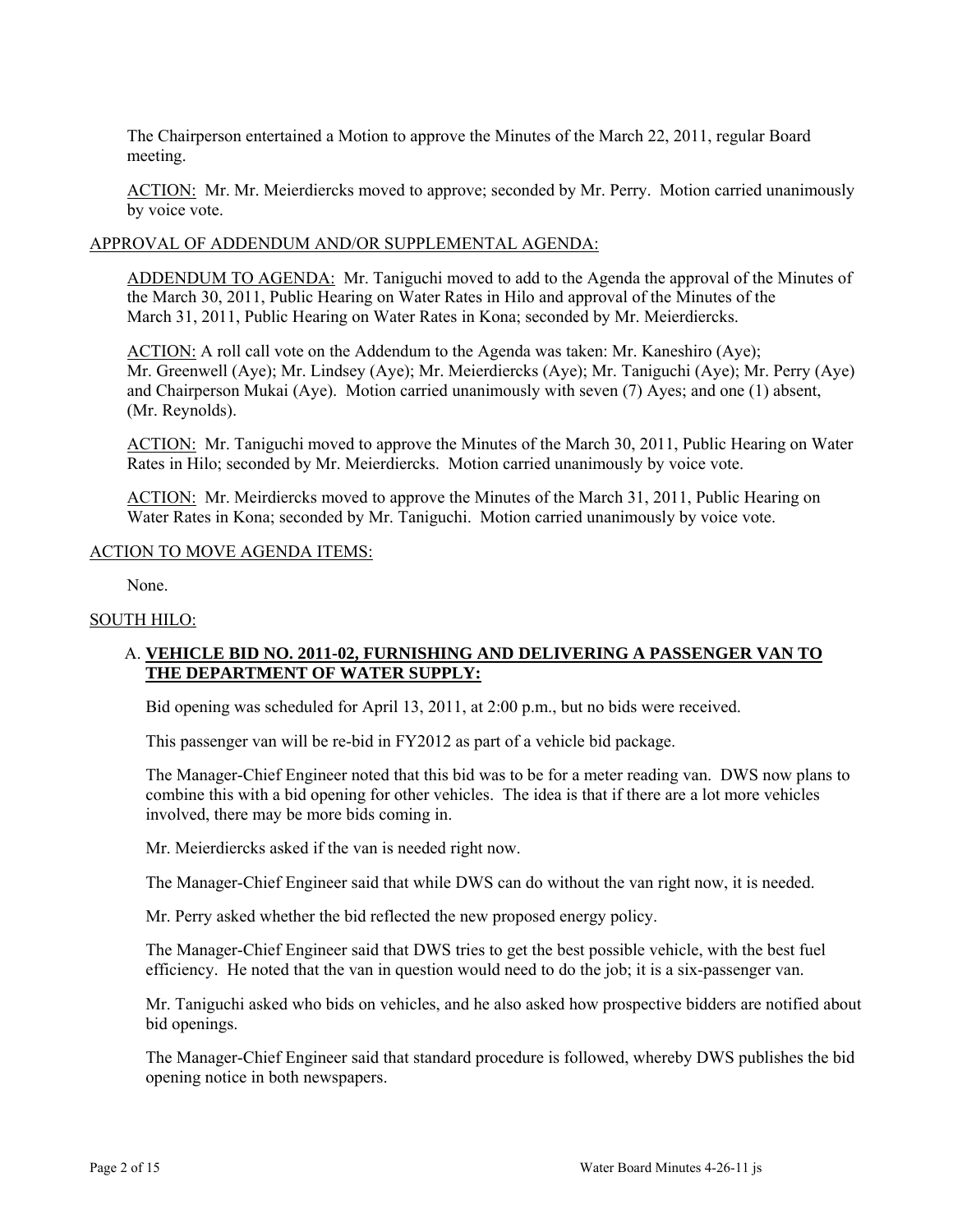Ms. Garson said the notice is also posted on-line.

Mr. Ikeda said that the notice is published one day in the two newspapers, and is on-line for about three weeks. He noted that DWS did receive one bid from Honolulu, but the bid arrived two hours past the legal deadline. Therefore, DWS did not open the bid or consider it.

The Manager-Chief Engineer said that a while back, the Board asked DWS to call people to bid. However, the danger in doing so is that someone might be left out, and therefore DWS could be in violation. For that reason, DWS does not call. Instead, DWS publishes bid opening notices in the newspapers.

### MISCELLANEOUS:

### A. **DEDICATION OF WATER SYSTEMS:**

The Department has received the following documents for action by the Water Board. The water systems have been constructed in accordance with the Department's standards and are in acceptable condition for dedication.

## **1. GRANT OF EASEMENT AND BILL OF SALE**

Subdivision Application No. 09-000960, Phase I Grantor/Seller: Nohea at Mauna Lani, LLC Tax Map Key: (3) 6-8-022: 014  $E.W.O.2010-023$ No. of Lots: 30 Zoning: RM-3 Facilities Charge: \$ 411,840.00 Date Paid: 09/02/2010 Final Inspection Date: 04/12/2011 Water System Cost: \$305,607.00

## **2. GRANT OF EASEMENT AND BILL OF SALE**

"Kapua Subdivision" Subdivision Application No. 2004-000127 Grantor/Seller: EWM Investments, LLC Tax Map Key: (3) 5-4-007: 010 and (3) 5-4-008: 001 E.W.O.: 2010-027 No. of Lots: 6 and Road Lot A Zoning: RS-15 and A-20a Facilities Charge: *Not applicable (previously paid: existing units)* Final Inspection Date: 04/12/2011 Water System Cost: \$50,069.00

### **3. AMENDMENT OF NON-EXCLUSIVE OF EASEMENT AND BILL OF SALE**

Grantor/Seller: State of Hawaii, Department of Transportation FAA-Control Tower, Kona International Airport at Keāhole Tax Map Key: (3)7-3-043: 003 and 032 E.W.O.: 2011-002 Facilities Charge: \$148,500.00 Date Paid: *To be paid before the meeting*  Final Inspection Date: *To be announced at the meetin*g Water System Cost: *To be announced at the meeting* 

**RECOMMENDATION:** The Manager-Chief Engineer recommended that the Water Board accepts these documents subject to the approval of Corporation Counsel, and that either the Chairperson or the Vice-Chairperson be authorized to sign the documents.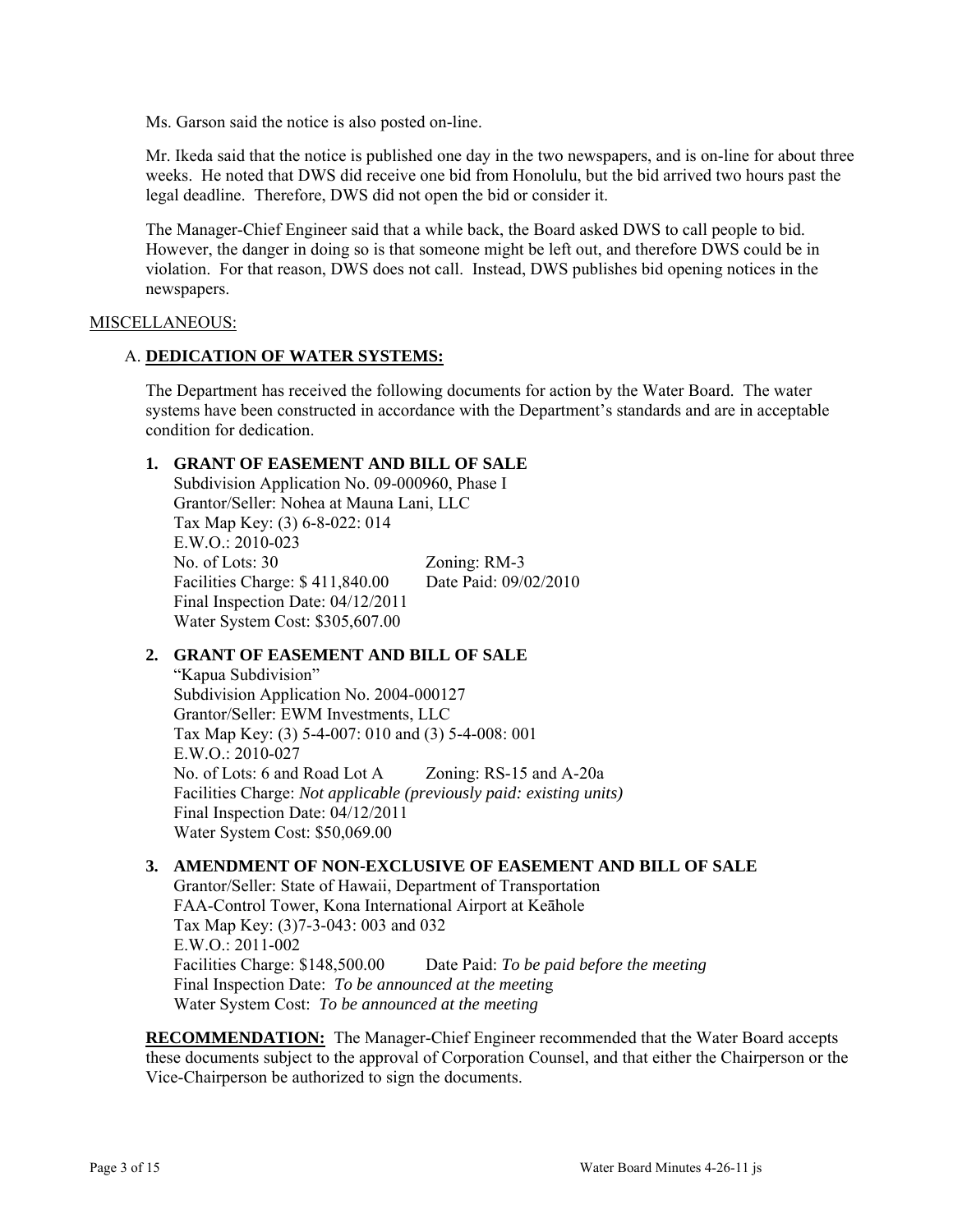MOTION: Mr. Meierdiercks moved to accept all three items, with review of each item individually; seconded by Mr. Perry.

Mr. Inaba said that on Item 1, the Facilities Charge is actually \$497,640.00 *(instead of \$411,840.00).*  DWS has received the additional \$85,800.00 because the developer of Nohea at Mauna Lani wanted to keep the service, rather than remove it. That is the reason for the additional cost here, he added. As for Item 3, the FAA Control Tower at Kona International Airport, the Department of Transportation (DOT) erred in its calculation of the Facilities Charge (*and* their calculation of their water demand). Mr. Inaba said that Item 3 needs to be deferred, because the Facilities Charge will be much less. DOT made a mistake when calculating their water demand; they had assumed that they would have to refill their air conditioning units in order to have an HVAC system. This would be a one-time fill, and DOT then would just have make-up water, he said. DOT took the capacity of that system and used it for their daily demand. As a result, they made an error in their calculations, and the Facilities Charge will actually be much less than the above-posted amount. DOT was unable to get their check to DWS in time for this meeting, Mr. Inaba said.

ACTION ON AMENDMENT TO MAIN MOTION: Mr. Meierdiercks amended his Motion, to delete Item 3 from the original Motion; seconded by Mr. Perry. Motion carried unanimously by voice vote.

Mr. Meierdiercks asked to view Item 1, regarding Nohea at Mauna Lani, on the overhead projector.

Mr. Inaba said this was Phase 1.

The Manager-Chief Engineer said this phase is just makai of the shopping center.

ACTION ON MAIN MOTION AS AMENDED: Main Motion as Amended, to approve Items 1 and 2, passed unanimously by voice vote.

## B. **WATER RATE STUDY:**

R.W. Beck has recalculated water rates for FY 2012, and adjusted the increase from 3.7% to 6.8%, based on revised expenditure estimates for health care retirement costs and billing system conversion. No changes were made to the already-approved rate increases of 2.2%, 4.3% and 2.7% for FY13, FY14, and FY15; however, rates for these periods do require revision if FY 2012 rates are increased 6.8% as proposed.

Public hearings were held on Wednesday, March 30, 2011 at 6:00 p.m. at Aupuni Center in Hilo, and on Thursday, March 31, 2011, at 6:00 p.m. at West Hawai'i Civic Center in Kona.

**RECOMMENDATION:** The Manager-Chief Engineer recommended that the Water Board approve R.W. Beck's 6.8% increase to FY 2012 water rates, and the corresponding revision to FY13, FY14, and FY15 rates.

MOTION: Mr. Meierdiercks moved to approve; seconded by Mr. Kaneshiro.

Mr. Greenwell asked if this Motion ties the Department's hands to only a 6.8 percent increase in Fiscal Years 2012, 2013, 2014 and 2015.

The Manager-Chief Engineer said no, the Department can always go back to the Board with revisions, amendments, or a different rate. It would then be up to the Board to decide. He noted that if the Board decides to change the rates, the Board will need to undergo the public hearing process again.

ACTION: Motion passed unanimously by voice vote.

# **C**. **PROFESSIONAL SERVICES AGREEMENT:**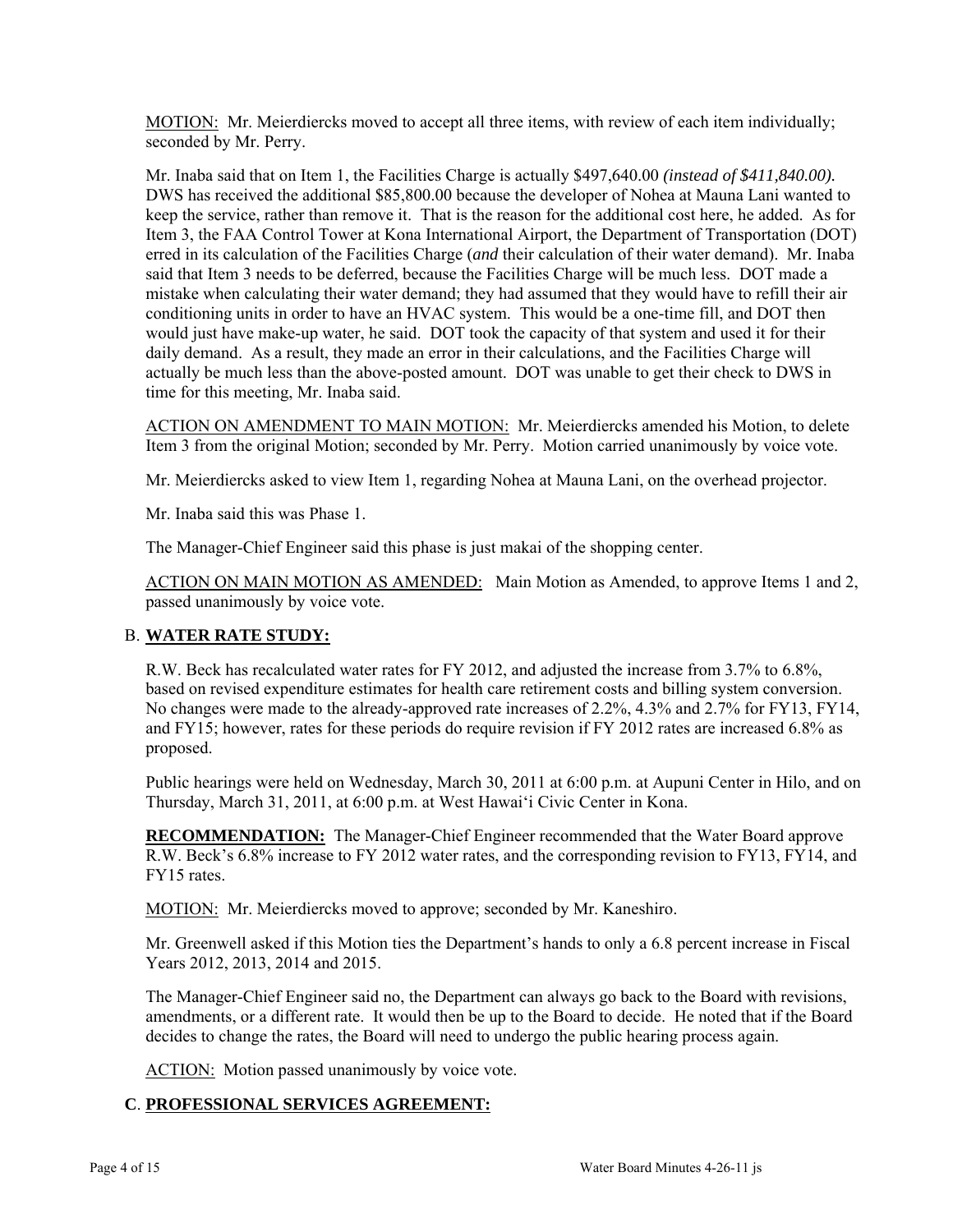A second amendment to the Service Contract for the Furnishing of Microbiological Potable Water Quality Testing and Chemical Potable Water Quality Testing (On an As-Needed Basis) is needed. It is budgeted under the Department's operating and maintenance budget. The Department is also requesting a one-year time extension to the contract. This will be dependent on both parties agreeing to the current costs for the various testing fees within the contract.

- Budget Amount for FY 2011: \$100,000.00
- Budget Amount for FY 2012: \$100,000.00

**RECOMMENDATION:** The Manager-Chief Engineer recommended that the Board approve the service contract amendment and the one-year time extension, and that either the Chairperson or the Vice-Chairperson be authorized to sign the document, subject to approval of Corporation Counsel.

MOTION: Mr. Taniguchi moved to approve; seconded by Mr. Meierdiercks.

Mr. Okamoto said that this second revision includes the additional testing for two radiation isotopes that have been in the news since the nuclear incident triggered by the tsunami in Japan. This revision involves a two-part request: to add the testing for the two isotopes and also to extend the current contract for another year. This would be contingent on DWS and the contract lab agreeing to prices, Mr. Okamoto said.

Chairperson Mukai asked if this is a major increase over what was budgeted by DWS before.

Mr. Okamoto said no, this is pretty much what DWS budgets for every year.

Mr. Meierdiercks asked if the testing for the two isotopes is just being added to the current contract. He asked if the additional tests might be in lieu of tests for other things.

Mr. Okamoto said yes, it is on an as-needed basis.

Mr. Taniguchi noted that the change order calls for testing for iodine and cesium. He asked whether DWS does not normally test for those isotopes.

Mr. Okamoto confirmed this.

The Manager-Chief Engineer said that DWS tests for similar things.

Mr. Okamoto confirmed this, saying that DWS, in compliance with a radionuclide rule, tests for radium-226 and -228, as well as gross alpha, beta and uranium.

Mr. Taniguchi asked if the testing for the two additional isotopes (iodine and cesium) was in response to the Japan disaster.

Mr. Okamoto said he had talked with DWS's lab staff about what DWS should be prepared to test for, in case there is public concern or interest. The decision was to test for iodine and cesium. He noted that the State Department of Health (DOH) does their own tests for similar or the same isotopes, and possibly others.

The Manager-Chief Engineer said that DWS did get inquiries about radiation, which Mr. Okamoto and his colleagues are responding to.

Mr. Meierdiercks asked if the testing was only for DWS's system, and not for residential catchment, etc. He asked if DOH would do that kind of testing.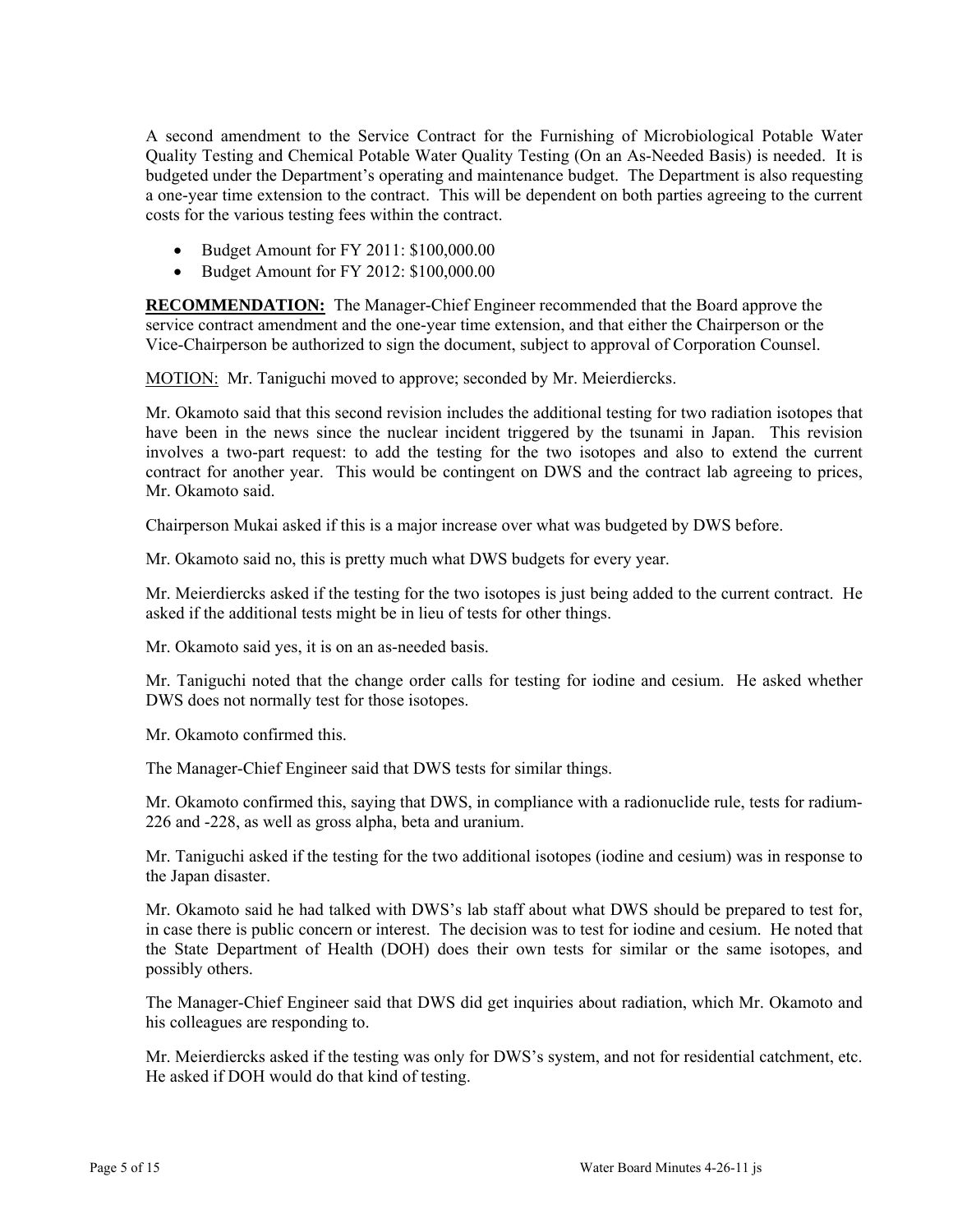Mr. Okamoto said that he would have to defer requests like that to DOH, or individuals might have to find labs on their own to contact.

The Manager-Chief Engineer said the rule is that a catchment system that serves more than 15 services or 25 or more people becomes a public water system, which means they would qualify for DOH testing. Individual catchment systems would have to be tested at the private owner's expense, he said.

Mr. Okamoto noted that Volcano Village's (Hawai'i Volcanoes National Park) catchment is a public water system.

Mr. Perry said it was really good that DWS is trying to be as transparent as it can be about contaminants that could get into the water. He asked if DWS has a plan in the event that these particular isotopes are found in the water.

Mr. Okamoto said that a plan has not been discussed; DWS does not anticipate that there will be anything more than trace amounts. The radiological staff at DOH actually expects the levels of airborne radiation to drop. While there is a lot of public concern, Mr. Okamoto said he did not think the Big Island is in any jeopardy as far as radiation is concerned.

The Manager-Chief Engineer said in the very unlikely event that the maximum acceptable level of contaminant is exceeded, DWS would take directions from DOH, which would take its guidance from the federal Environmental Protection Agency (EPA) as to the necessary measures to counteract the contamination. In some cases of contamination, it might mean boiling water or using different sources of water. If the allowable levels are exceeded, DWS would take its lead from DOH. However, the likelihood of exceeding allowable levels is very, very unlikely, he said.

Mr. Okamoto confirmed that it was very unlikely.

Chairperson Mukai asked if DWS will still operate within budget if DWS adds more testing and requirements of the vendor.

Mr. Okamoto confirmed it would still be within budget.

Chairperson Mukai asked if DWS is using the same testing lab as DOH for the radiological analysis.

Mr. Okamoto said he was not sure, because the lab that DWS has its contract with will probably have to sub-contract this particular analysis. He did not know exactly what sub-lab would be used or which labs DOH will use.

Chairperson Mukai suggested that DWS provide information to the public on where to look for labs that can test for that kind of contaminant.

Mr. Okamoto said he had given the phone number of DOH's Radiological Branch to one caller so far. He said that DOH is more familiar with this type of analysis and what labs can do it. DWS's contract lab mentioned a couple of names: G.E.L. Lab and Pace Labs. He said he would get more information.

Chairperson Mukai said that the first place that the public will call regarding water issues is the Department of Water Supply, even though DOH is handling this issue, among others.

ACTION: Motion carried unanimously by voice vote.

## D. **ENERGY POLICY STATEMENT:**

Discussion and possible adoption of DWS's new Energy Policy.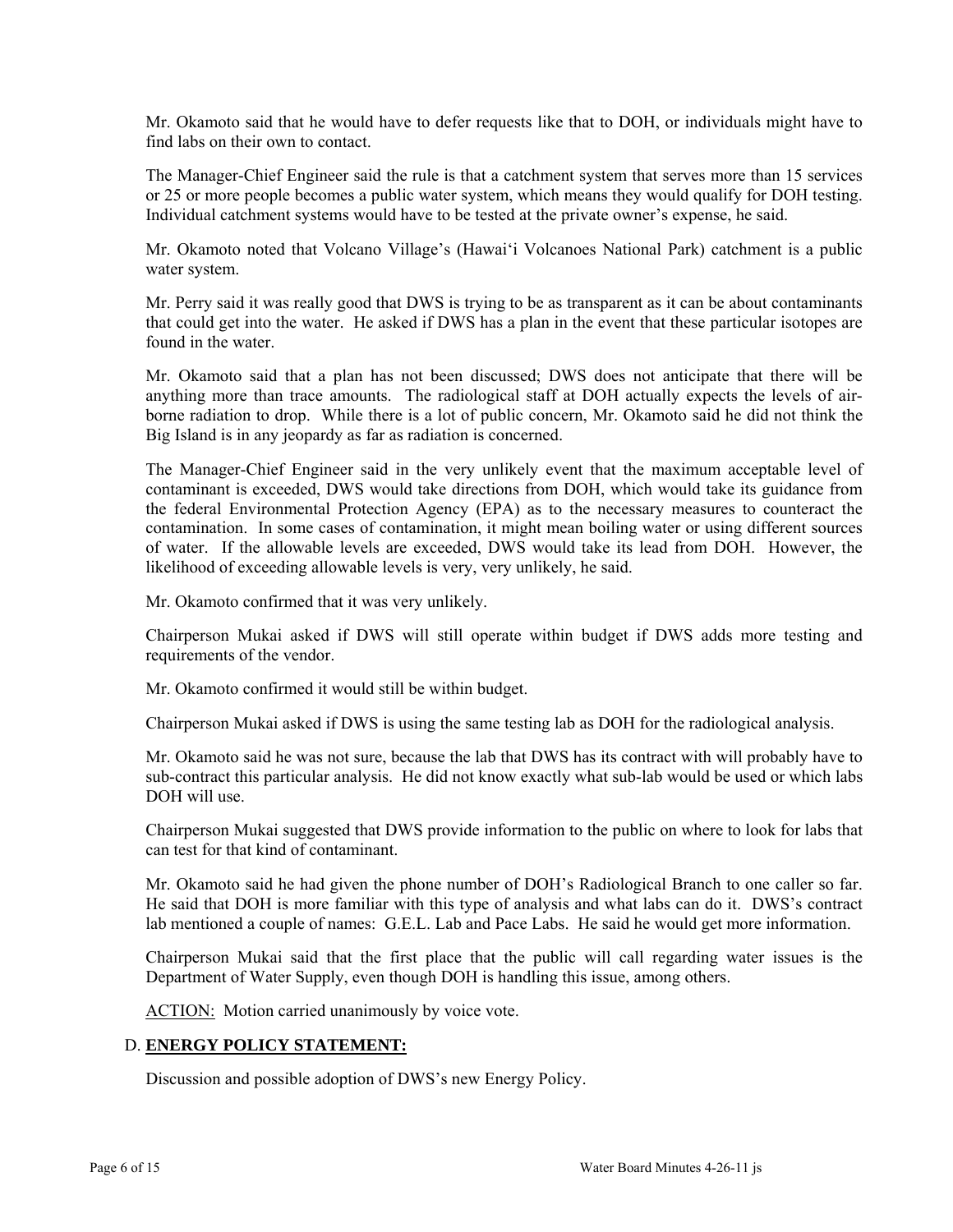Ms. Myhre said that adopting this Energy Policy Statement will be a different way for DWS to look at projects and purchases – through the lens of energy. She noted that this is a bigger issue than other policies, and is not just an administrative issue. She noted that there is a line item for the Chairperson and the Manager-Chief Engineer to sign. Ms. Myhre said that nothing has changed since the last three versions that were on the Agenda.

MOTION: Mr. Meierdiercks moved to approve; seconded by Mr. Perry.

Mr. Meierdiercks said he was glad that the Board had an Energy Policy Statement on paper, which is a work in progress that could always be changed at a future date.

Chairperson Mukai said that this document has been pretty fine-tuned, incorporating changes recommended by the Board.

The Manager-Chief Engineer said the Department is probably the most innovative in terms of being energy-efficient. He noted that Ms. Myhre had put a lot of work and research into these efforts, and the Department should be very proud of what it is doing to save energy.

Chairperson Mukai agreed that this was indeed something to be proud of. He said the Department is way out ahead of its counterparts in the State in terms of green initiatives. He ventured to say that DWS could well be in the top quartile in the nation in terms of going green.

ACTION: Motion carried unanimously by voice vote.

# E. **REPORT OF AD HOC FINANCE COMMITTEE:**

The Water Board's Ad Hoc Finance Committee Chairperson, Mr. Art Taniguchi, has been investigating the three focus areas (DWS's policies on credit card use, cash control and vehicle take-home), which encompass the scope of the Committee's work. At this meeting, the Committee may do the following:

- **Discussion/action** on vehicle take-home policy.
- Discussion of DWS's cash handling procedures and proposed changes.

Mr. Taniguchi said that today is the discussion phase of the vehicle take-home policy, since last time was a *report*. He said the Committee last month circulated a draft vehicle take-home policy for the Board to review.

Chairperson Mukai asked if a Motion was necessary to discuss it today.

Mr. Taniguchi said it was just for discussion today (i.e., not for action at this time).

Ms. Garson agreed no Motion was necessary.

The Manager-Chief Engineer said Item 18 on Page 4 of the draft policy, the words "and the exterior" were added as a result of the last Ad Hoc Committee meeting. Item 18 on Page 4 should read: "Employees are responsible for keeping the interior and exterior of the company vehicle neat." That was the only revision, he said. As a courtesy, the draft policy will be sent to the union. It is likely that DWS will get some feedback, which can be dealt with when the time comes, the Manager-Chief Engineer said.

Mr. Taniguchi said that the language regarding keeping the car neat both inside and out is pretty commonsense in nature. He asked if Board members would be allowed to email him any further comments about the draft policy.

Ms. Garson said no, the comments would need to be provided *during* a Board meeting.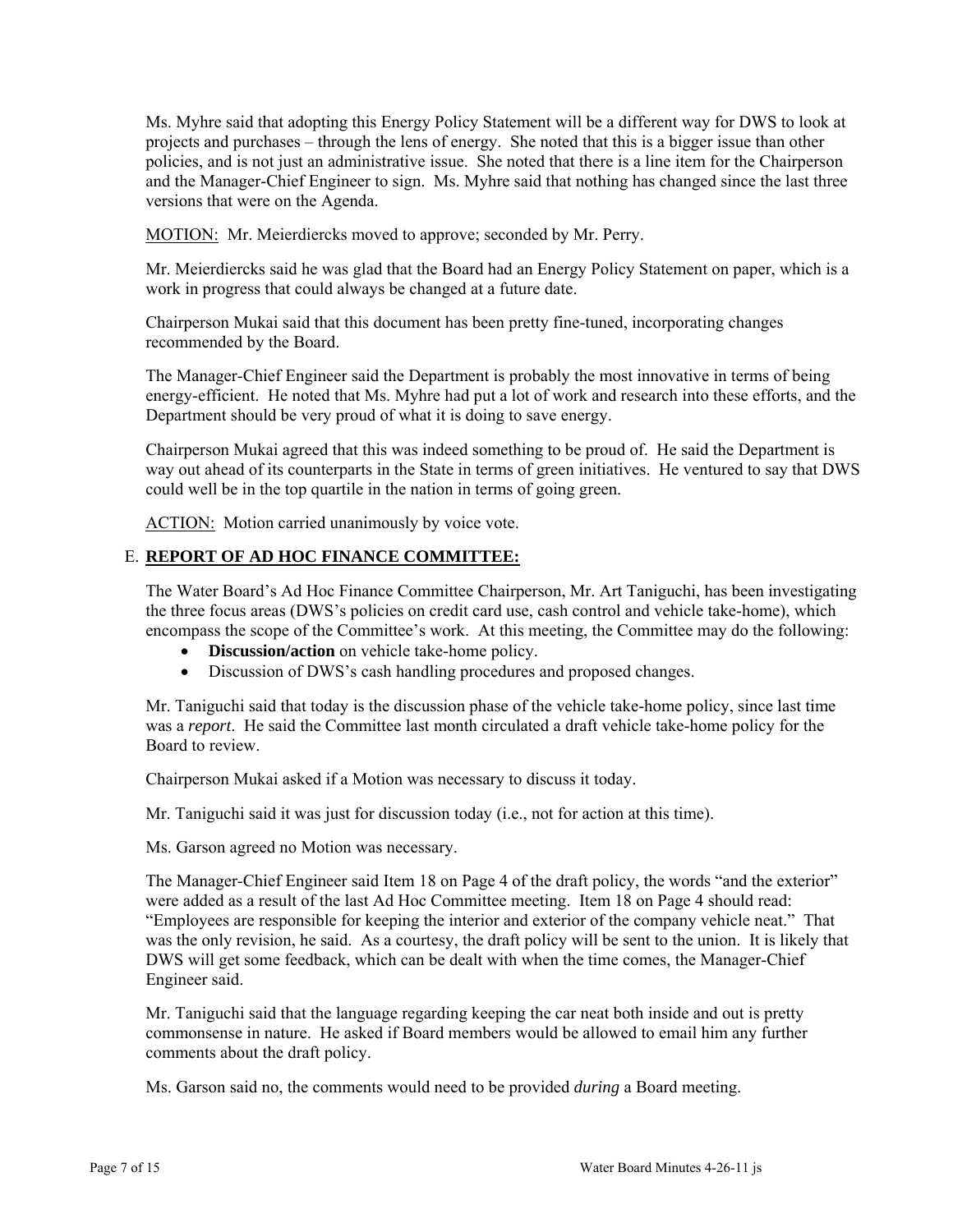Mr. Taniguchi said the new language mentioned above would be added to the draft policy. The draft policy will be agendized for next month's Board meeting.

Ms. Garson said it would be agendized for possible **approval.** 

Mr. Taniguchi said it would be for discussion/approval.

Mr. Meierdiercks asked if a Motion was needed to table the item until the next meeting, because the current item is listed as for "discussion/action."

Chairperson Mukai said no, it was for discussion only this time.

The Manager-Chief Engineer noted that his Proposed Amendment to DWS's Vehicle Policy is the next Agenda item.

Chairperson Mukai reiterated that the draft vehicle policy will be agendized for adoption at the next Board meeting.

Mr. Taniguchi said the Committee had nothing on the cash handling procedures. He said that the billing procedure change will not take place for another couple of months.

# F. **PROPOSED AMENDMENT TO DWS VEHICLE POLICY:**

A proposed amendment to the DWS Vehicle Policy is being considered to ensure the most efficient use of DWS's vehicles.

**RECOMMENDATION:** It is recommended that the Water Board approve the amendment to the DWS Vehicle Policy.

MOTION: Mr. Taniguchi moved to approve; seconded by Mr. Meierdiercks.

The Manager-Chief Engineer said that Ms. Myhre had drafted this amendment, and it will be put on the Agenda for approval at next month's Board meeting.

Ms. Myhre said she has been participating with the federal Environmental Protection Agency (EPA) in installing a SCADA system into DWS's system that will allow DWS's operators to *not* visit every site, because the data on water chemistry and flow levels, etc. will be coming in via electronic means. In the process, DWS is trying to track how much less fuel will be used by the operators. The idea of installing an on-board tracking system in DWS vehicles is to have some kind of device that would monitor realtime, or record, information such as the speed and location of DWS's fleet vehicles. Ms. Myhre said that in the course of her research, she realized that this kind of tracking system is somewhat a contentious issue because it could be used for disciplinary purposes. That is why the union needs to be allowed to review and comment on the vehicle policy. Ms. Myhre said she had vetted the language of this amendment with the County's Human Resources Department, DWS's Human Resources, as well as the EPA, to see what policies have been implemented elsewhere. Having on-board tracking systems such as GPS units on County vehicles is not unprecedented; all of the Hele On buses have this equipment.

The Manager-Chief Engineer said this equipment will provide greater safety for DWS's employees, because if they get into trouble, the Department will find out. Therefore, in addition to enhancing fuel efficiency, it will be a safety device that will benefit employees.

Mr. Greenwell asked that the two paragraphs in the amendment be combined, since they essentially talk about the same thing.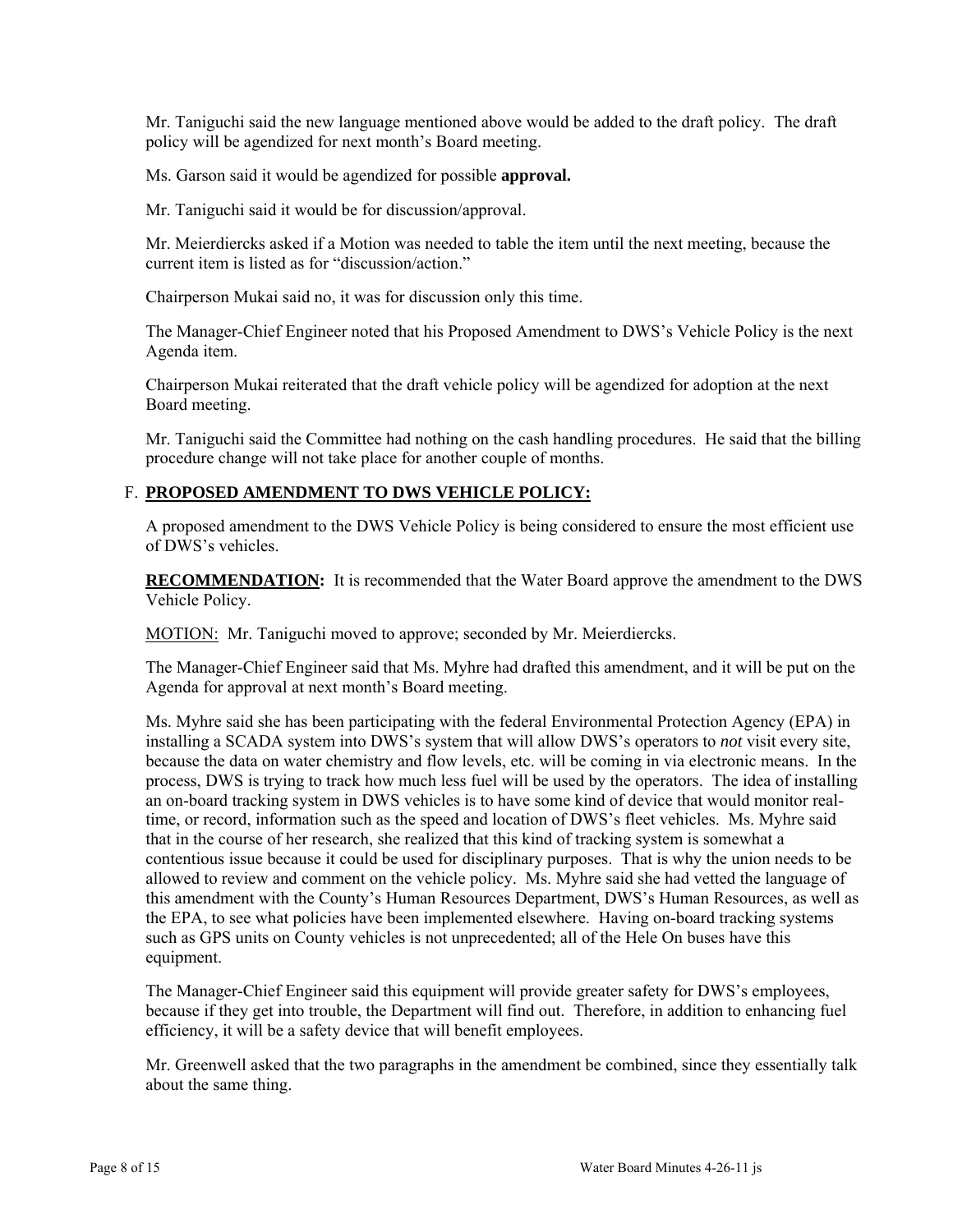Ms. Myhre said sure, she could reword it to condense it.

Mr. Perry asked if this system is automatically monitored.

Ms. Myhre said that there are many different types of systems. Some systems can be downloaded on a WiFi-type of connection at the end of the day. The system that HELCO has actually uses Google Earth, using real-time monitoring of their vehicles. Ms. Myhre said she expects that DWS will end up with a combination of systems. She said that some systems just teach the driver how to drive more safely, whereby the system can log whether or not the person is wearing a seat belt, etc. DWS will figure out what it needs, and then seek a vendor that can fill those needs.

Mr. Taniguchi asked how much such systems cost.

Ms. Myhre said it would cost about \$20,000.00 on the low end, and \$100,000.00 on the high end.

The Manager-Chief Engineer said that about four or five years ago, DWS was approached by AT&T on a similar system. At that time, the system cost about \$30,000.00. The intent at that time was to make DWS more efficient dispatch-wise. The AT&T system was a visual one, where somebody would have to look at it to see where they were in order to dispatch the closest vehicle. This would save fuel, he said. The price at the time of \$30,000.00 did not cover the entire DWS fleet, and only covered workers like inspectors, operators and field crews. It was not meant for the Engineering Division vehicles, etc. That system was only meant for staff who respond to certain situations. The cost was \$30,000.00, with a monthly recurring fee to pay for the GPS service.

Ms. Myhre said that \$100,000.00 would be for real-time monitoring on the Internet, and enable tracking of the vehicle anywhere in the world. It would provide real-time monitoring of all of the vehicles in the fleet.

Mr. Taniguchi asked how much such a system would cost annually.

Ms. Myhre said she did not know.

The Manager-Chief Engineer said that the monthly charges would increase, depending on what components DWS wants to monitor.

Mr. Taniguchi asked what DWS's realized savings would be.

Ms. Myhre said she was not sure, but there was anecdotal evidence from HELCO, whose staff noted that the system could pay for itself within six months.

Mr. Meierdiercks said it would be more like six years.

Chairperson Mukai observed that all that was being discussed now was amending the policy to allow the Board to do this item. This is a major fiscal matter, and the Board would have to scrutinize and review it before deciding whether or not to do it.

The Manager-Chief Engineer agreed; this does not mean that the vehicle policy, including this amendment, would necessarily stay the way it is.

ACTION: Motion carried unanimously by voice vote.

Ms. Myhre confirmed that she would reword the amendment per Mr. Greenwell's suggestion, to be submitted for next month's Agenda.

## G. **POWER COST CHARGE:**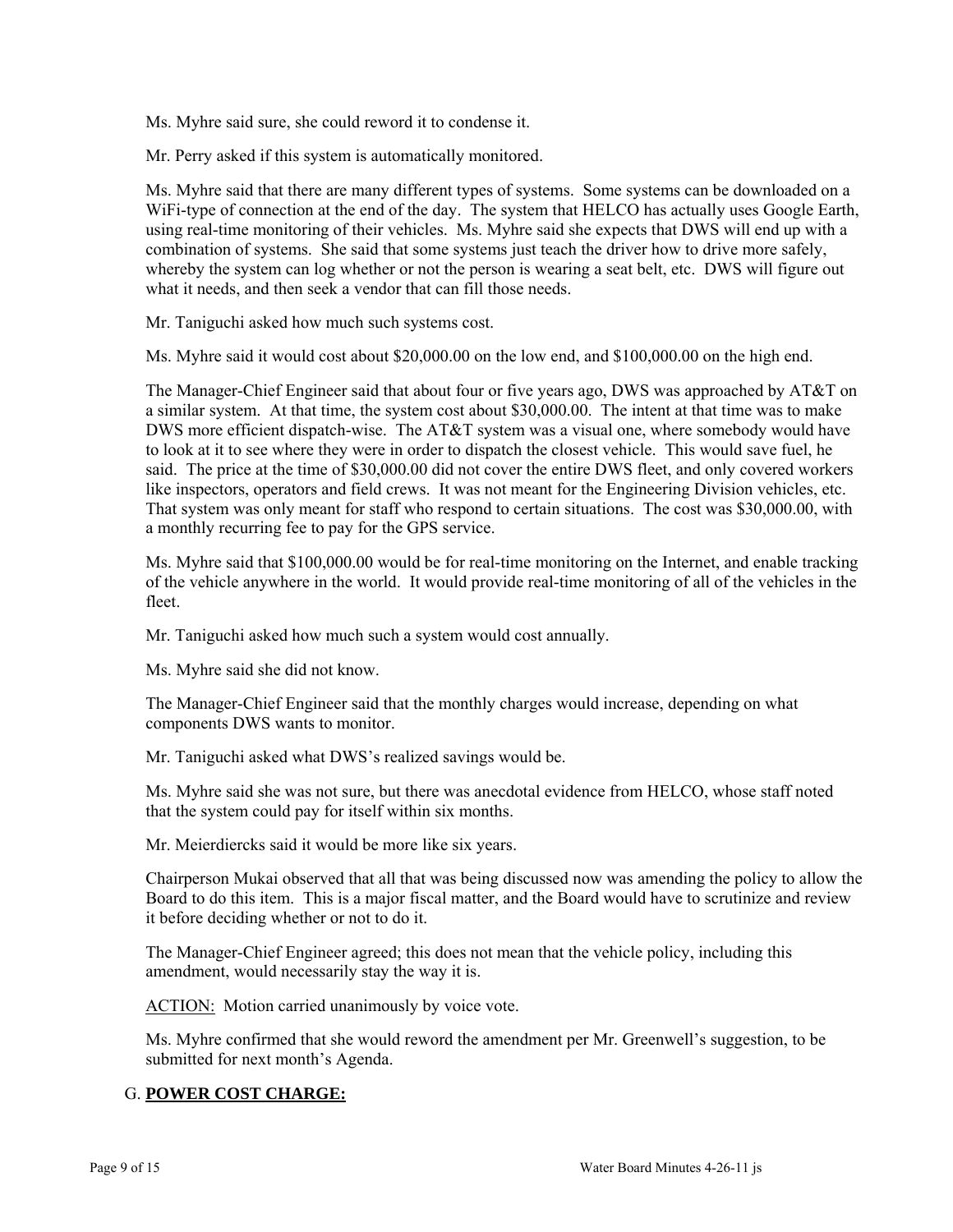The Power Cost Adjustment will be discussed, with possible action by the Board. Currently, the Power Cost Charge is \$1.89 per 1,000 gallons. The most recent Power Cost Charge is **\$2.06**, as of March 2011. A Public Hearing is being scheduled to receive testimony on the Power Cost Adjustment on May 24, 2011, at 9:45 a.m., before the Board meeting.

Chairperson Mukai said that the oil crisis is hitting everyone hard, not only at the gas pump. It also has an impact on the cost to pump water, he said.

Mr. Greenwell asked whether by putting off the Public Hearing to next month, the \$2.06 would be sufficient amid climbing electricity costs.

The Manager-Chief Engineer said that DWS has the means to redo the calculations in the meantime.

The Deputy noted that the Public Hearing Notice gives a range of \$1.89 to \$2.25.

The Manager-Chief Engineer reminded the Board that under the rules passed by the Board, the Power Cost Charge can only be adjusted every two months.

# H. **ENERGY MANAGEMENT ANALYST UPDATE:**

Ms. Myhre reported that DWS is working with Hawai'i Energy in getting additional rebates and also in increasing DWS's energy efficiency. She explained that Hawai'i Energy is the consulting firm that is channeling the public benefit fund off each person's HELCO bills into a fund for getting rebates to the public. DWS has been working with Hawai'i Energy to get DWS a custom rebate on LED lights. DWS is also working with Hawai'i Energy on commissioning the Waiākea Office Plaza's air conditioning building. She said there is a competition involving buildings of this size to reduce energy use by tweaking the system to run more efficiently. DWS's air conditioning building qualifies for this competition, whose winner gets some kind of monetary reward. Ms. Myhre was not sure how exactly this will work out.

Hawai'i Energy is working to find ways to give more rebates to residents, businesses and government agencies on the Big Island by the end of their fiscal year, which is June 30. The consulting firm is looking at various demonstration projects where Hawai'i Energy could actually fund the equipment, etc., to reduce energy use. This is all about efficiency, *not* about renewable energy. DWS is currently talking with Hawai'i Energy on whether DWS has a project that qualifies.

The Mayor's Green Team has basically accomplished its mission and has been disbanded. Its purpose was to recommend to the Mayor and County departments how to become more energy-efficient, become more environmentally conscious and have less of an impact on the environment, while increasing the economic benefits to the County. The team's final report, on reducing energy use by 20 percent by the Year 2015, will be sent to the Mayor in May. Copies of the report will be provided to the Board, Ms. Myhre said.

On the Mayor's Energy Advisory Commission, the commission sent a report to the Mayor with 10 recommendations on what the County could do for energy-related projects. Ms. Myhre said the Board would receive copies of that report when they become available.

The Commission is also going over the 2007 Energy Plan that was written by the Kohala Center, with an eye to making it more practicable for the County. Currently the Energy Plan is more of a series of recommendations, rather than an actual *plan*, Ms. Myhre said.

Chairperson Mukai asked about the 20 percent energy reduction by the Year 2015. He asked from what year were they measuring.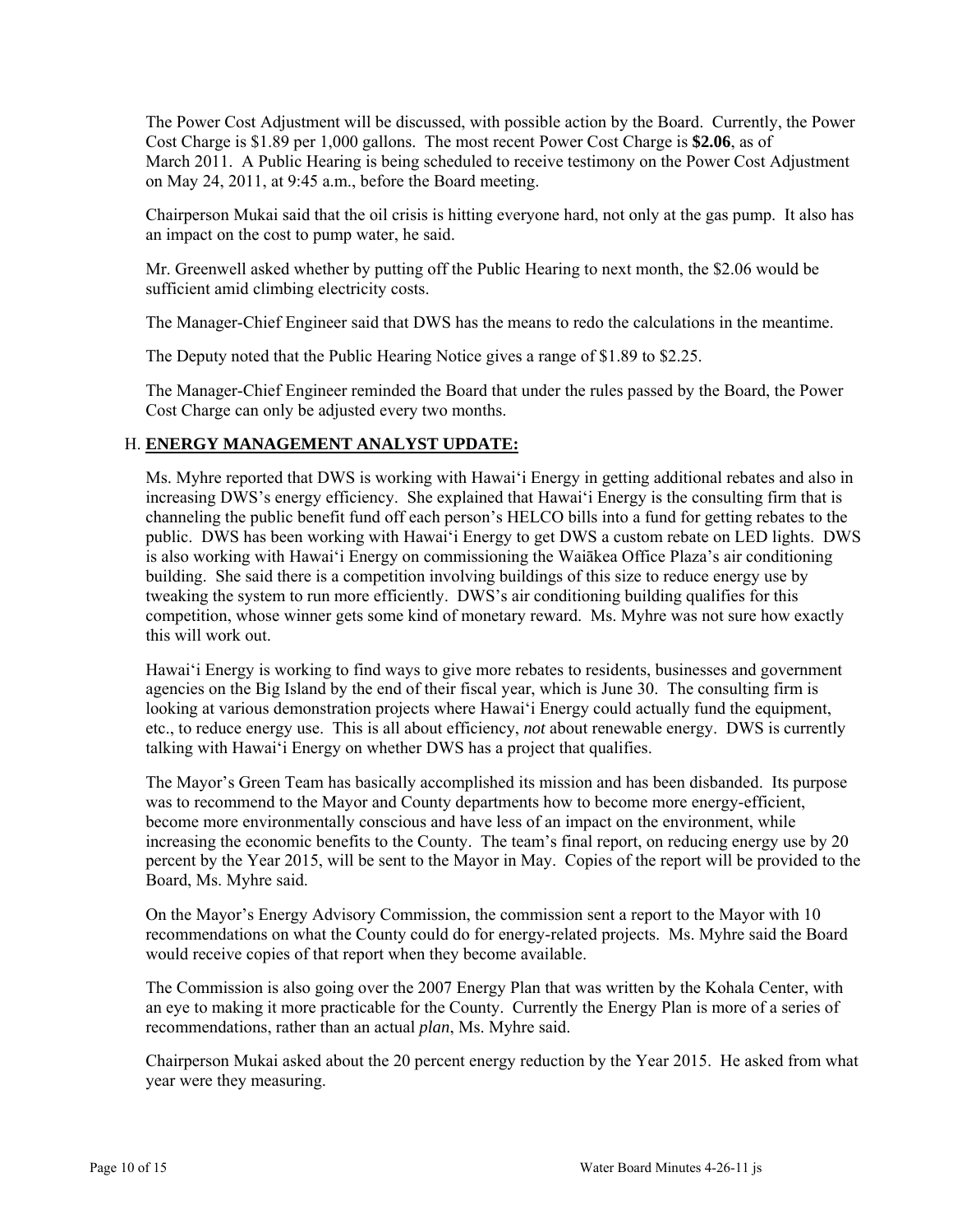Ms. Myhre said it was from 2007.

Chairperson Mukai said that from that perspective, DWS is ahead of the curve.

## I. **MONTHLY PROGRESS REPORT**:

The Manager-Chief Engineer said that financially, DWS does not have much C.I.P. money, so the Department's ability to put out projects is hampered. However, DWS is trying to put out the most critical projects to the extent possible. The next project that is likely to go before the Board is transmission line from Āhualoa, down to Honoka'a. There is currently a discussion on whether to use State Revolving Funds (SRF), or to use reserve bond money that DWS has. This is considered a critical project, because currently in Honoka'a there is not enough water to allow any division of lots, etc. Having this water coming down to Honoka'a will allow some expansion in the area, which has been stifled for the past several years, the Manager-Chief Engineer said.

## K. **REVIEW OF MONTHLY FINANCIAL STATEMENTS:**

Mr. Taniguchi asked Mr. Sumada to explain what transpired with the "inactive work orders."

Mr. Sumada said that was in response to the recommendation of the auditors, who said that DWS was leaving these inactive work orders open too long. DWS had been reviewing them every three years, but the auditors asked that they be reviewed annually. Mr. Sumada said that DWS was expensing part of it and capitalizing part of it.

Mr. Taniguchi said he just had not understood what "inactive" meant.

Mr. Sumada explained that at the time that the work order was open, costs would be incurred and posted to those work orders. However, after the project was over, there would not be any more costs being accumulated in the work order.

Mr. Taniguchi asked whether DWS paid.

Mr. Sumada confirmed that those costs were paid, but never expensed.

Mr. Taniguchi asked where those costs were sitting.

Mr. Sumada said they were sitting on the balance sheet, in a construction-in-progress type account.

## K. **PROPOSED WATER BOARD RESOLUTION REGARDING CONTRACT TIME EXTENSIONS:**

The Department requested that the Water Board entertain the creation of a Resolution to allow the Manager-Chief Engineer to approve certain contract time extension requests, when the reason for the contract time extension meets specified criteria. If conceptually agreed to, the Department will draft the Resolution for review and/or execution by the Water Board.

For discussion.

The Manager-Chief Engineer noted that the Department often asks the Board to approve contract time extensions, where the reason for the time extension is unquestionable, such as in the case of rain-out days or when a vendor cannot supply critical needs. Therefore, in the interests of saving the Board time, Department staff thought it would be good to draft a Resolution to allow such standard time extensions to be executed administratively. Doing so would make the process much more efficient, and make things easier for all concerned, the Manager-Chief Engineer said. The Department is asking the Board to allow staff to draw up a draft Resolution with specific reasons or circumstances that would allow the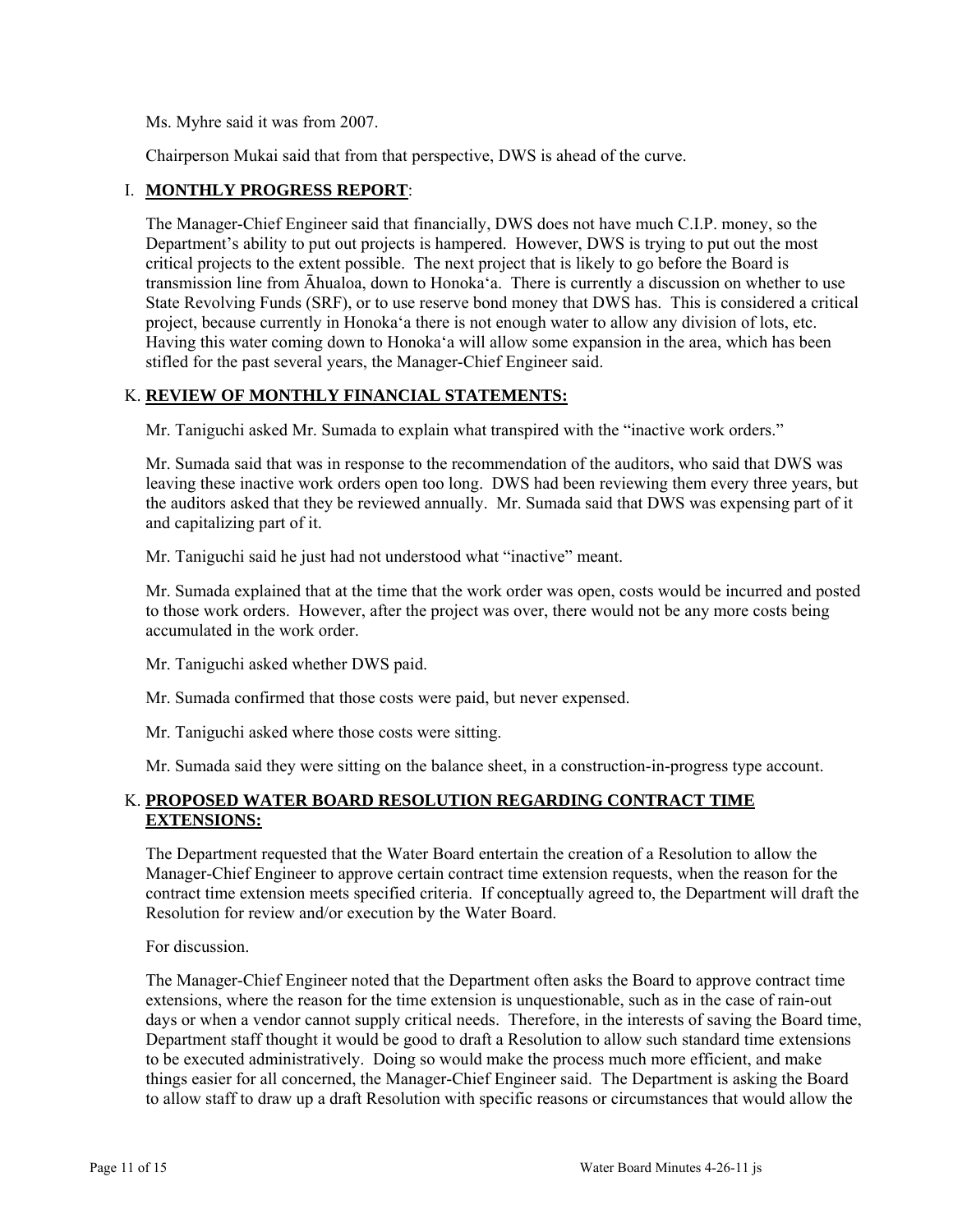Department to grant contract time extensions administratively. With such a Resolution stipulating specific reasons, the Department can execute certain time extensions without going to the Board. The draft Resolution will have the reasons and the statements for the Board to review, and the Board can then either agree or disagree. The Department did a similar Resolution for contract procurements, where the project in question was on DWS's list. So long as the project was on the list, the Department can go ahead and do the procurement without Board approval because the Board had already reviewed the list to begin with, the Manager-Chief Engineer said. The draft Resolution on time extensions would be pretty similar, except that in this case it will have specific circumstances or reasons, for extension. Rain-outs are definitely one of those reasons. The Manager-Chief Engineer figured that the Department would have a few more clear-cut reasons for extension. The idea behind this is to make the Board's job and the Department's job easier.

Chairperson Mukai said the Board looked forward to seeing what the Department drafts up for discussion.

## L. **MANAGER-CHIEF ENGINEER'S REPORT:**

The Manager-Chief Engineer noted that the Board seat held up to last month by Mr. George Harai (representing District 7 in South Kona) is now vacant. The office of Mr. Lincoln Ashida, the Corporation Counsel, is handling the recruitment. Mr. Ashida informed the Manager-Chief Engineer that there is no list of names of people applying for the vacancy. The Manager-Chief Engineer asked the Board to let their contacts know about the vacancy, and encourage them to apply. He said that Board members can either have the person contact Mr. Ashida or the Board members can contact Mr. Ashida.

Chairperson Mukai said that the terms for his own seat (representing District 4 in Hilo) and the seat currently held by Mr. Joe Reynolds (representing District 8 in North Kona) will both expire at the end of December. The search to fill those impending vacancies should start now, he said.

The Manager-Chief Engineer will provide an update or status on the following:

1) Palani Road Transmission Waterline Project – Mr. Beck reported that the good news is that Mr. Mark Jernigan's driveway is now open to the highway at the top as of about three weeks ago. DWS filled in some material at the top of his driveway to make it less steep, which is good for both DWS and Mr. Jernigan. All of this has been re-paved, and Mr. Jernigan's driveway has been re-paved. Kuni Road is also going to be re-paved. DWS is putting in large, 2 1/2-inch drain rock on both sides of the road to help control some of the runoff that had washed out in the roadway during some of the big storm events about a month and a half ago. DWS is working on a retaining wall near that dry well, to give Mr. Teruo Matsumoto additional room to turn in and out of his driveway with his trees. The access road is about 80 percent paved. The only section that is not paved is from the 935 Tank down to a corner that Mr. Beck showed on the overhead projector. The reason for that is that the electrical lines are still going in. DWS has installed gates at a number of locations, which should reduce the incidence of trespassing and similar complaints from residents. Mr. Beck said things are progressing nicely at this time. Chairperson Mukai asked if all of the residents' concerns had been addressed. Mr. Beck said a few minor issues remain, including rocks that need to be replaced in some of the rock walls. DWS also needs to establish some property corners, etc., that were obliterated during construction. Mr. Greenwell asked how many of these projects will be completed by the next Kona meeting. Mr. Beck said that DWS is trying to wrap things up, and it is getting closer to that point. The Manager-Chief Engineer said that the reality is that loose ends like property pins, etc., cannot be taken care of until everything else is done. He expressed hope that residents will understand that it makes no sense to do things prematurely, only to have to redo them. Mr. Kaneshiro asked whether DWS had contact with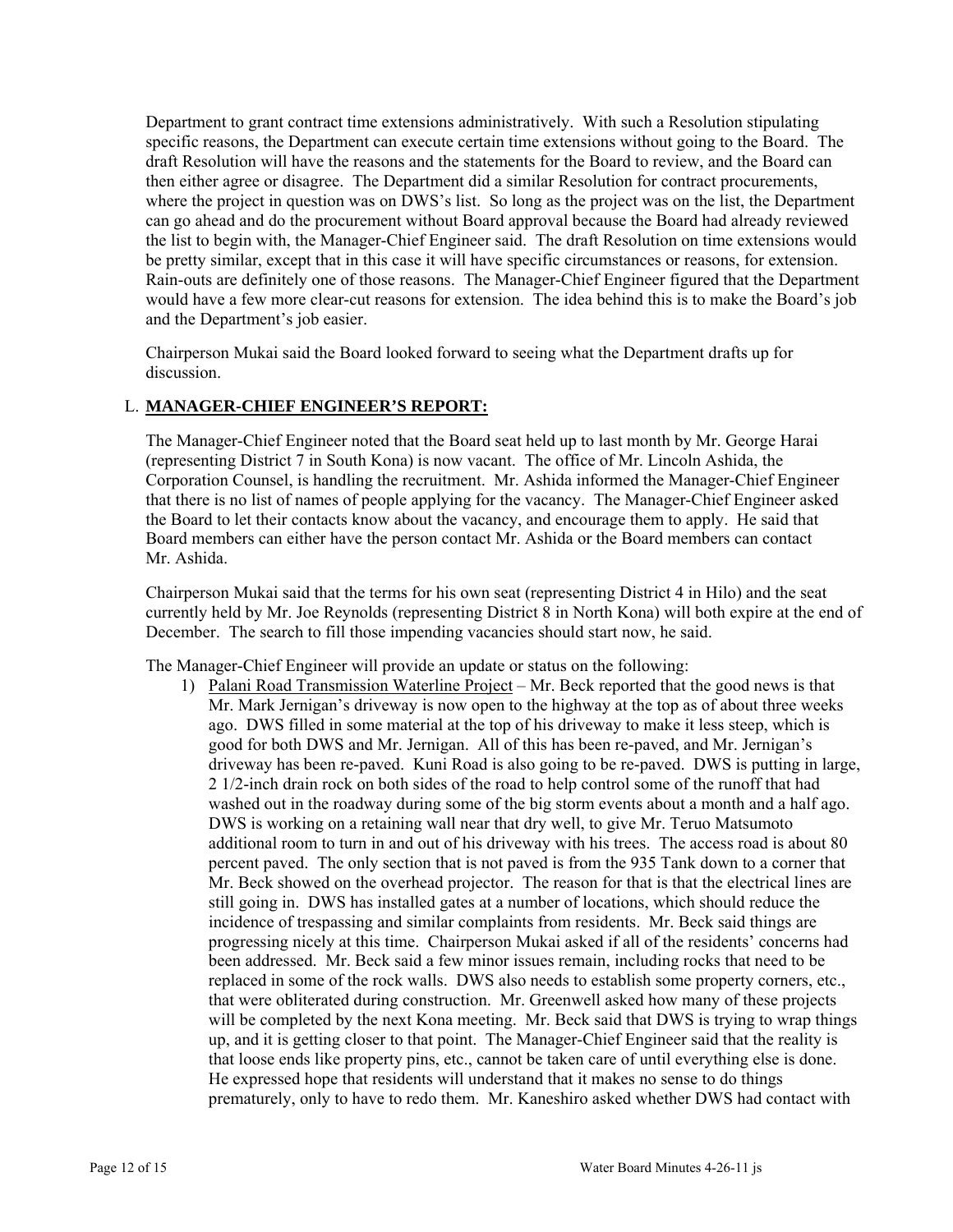- 2) Hawaiian Ocean View Estates Project Mr. Inaba reported that the first section of the wall for the reservoir is going to be poured tomorrow. HELCO appears to be gearing up to get their things in, because they asked DWS to trim some trees in HELCO's alignment. The Manager-Chief Engineer said he had only one concern, regarding the pump and motor that are already in the hole. There is no electrical power to the pump and motor yet, and that means that the heaters that are on the pump are not energized yet. The pump and motor are just sitting in the hole, and the Manager-Chief Engineer fears that when the electricity is finally connected, something may go wrong with the pump. He noted that this is one of the rare instances that the pump and motor were put into the hole so fast; normally they are the last things to arrive. Mr. Taniguchi asked if the pump and motor could be tested. The Manager-Chief Engineer said no, they cannot be tested because there is no power, a huge generator would be needed. Mr. Lindsey asked if infrastructure is needed to get the power. The Manager-Chief Engineer said he thought that HELCO had to plant some poles and transformers. Mr. Lindsey asked if HELCO had given a date for putting in the power. Mr. Inaba said no, they have not given a specific date. Chairperson Mukai asked if the power was the last remaining thing on this project. The Manager-Chief Engineer said there were still other things to be done, but things are progressing well. Chairperson Mukai asked if it was still realistic to believe the project would be done in September. The Manager-Chief Engineer said yes, it was realistic. Mr. Taniguchi asked what happens after the project is completed. The Manager-Chief Engineer said that the Board has to make decisions on two things:
	- Whether to accept the H.O.V.E. system from the County. The Manager-Chief Engineer said that the monies for the project from the State went to the County, not to DWS. DWS administered the project as a favor to then Mayor Harry Kim.
	- Whether to set up a special rate for this particular area, bearing in mind that this is the deepest well that DWS has on the island, at 2,100 feet deep. (The deepest well up to now is the one in Kona that is 1,800 feet deep. Hilo wells are about 200 feet deep.) The Manager-Chief Engineer noted that there is a huge difference in the power cost to pump water from such a deep well.

Mr. Taniguchi noted that the water is not going to be transmitted to the homes of area residents. The Manager-Chief Engineer said the facility is strictly a fill station, where there will be standpipes for licensed truckers that haul water. The truckers will pay for that water. There will also be public spigots, for whose meters the Department of Public Works (DPW) will pay. The spigot water is free for the general population; the general homeowner will come to the spigots for water. If the homeowner wants delivery to his home, he will contract with a trucker. The only individual service will be the County park that is right next to the well. Parks and Recreation (P&R) requested the service a long time ago, and DWS explained to P&R that the service will be sub-standard in the sense that it will be less than 40 psi (parts per square inch). To do that service, P&R needs a special agreement with DPW because there is a playground and a catchment tank. DWS agreed to provide a meter for the playground. Mr. Meierdiercks noted that backflow preventers will be needed due to the sub-standard pressure; he asked if they would need to get special backflow preventers due to the sub-standard pressure. The Manager-Chief Engineer said the regular ones would probably work, although they would probably reduce the pressure even more. One good thing is that P&R has a catchment tank already, so P&R can use the service to fill the tank. P&R will still need to use their own pressure pump because there is going to be hardly any pressure coming out of the meter. Chairperson Mukai asked what is to stop a water tanker from filling up at the free spigots, and taking three to four hours to fill it up. The Manager-Chief Engineer said that it does happen, but unfortunately there is no rule or ordinance that prevents it. A while back, Councilman Guy Enriques proposed a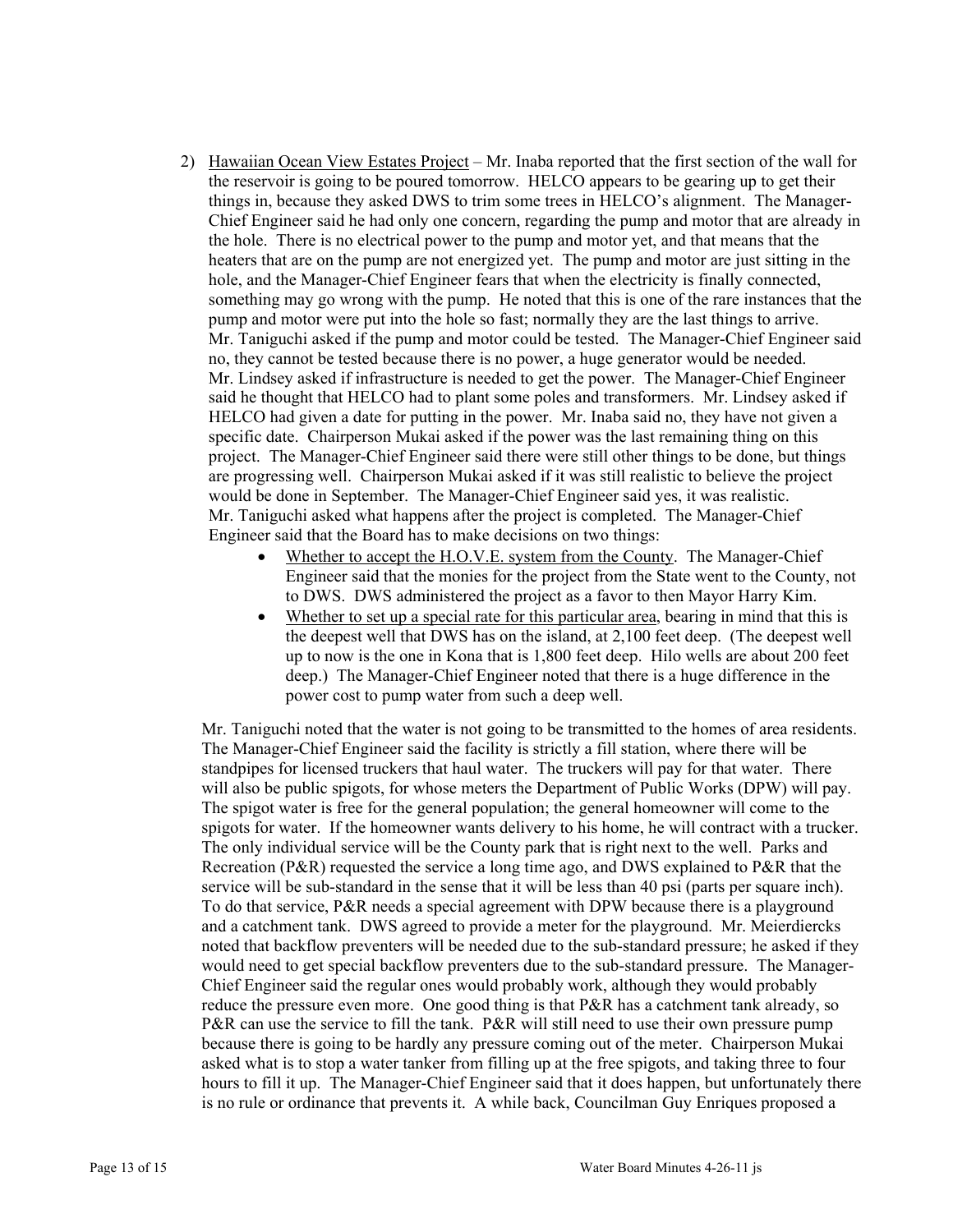regulation that would limit the amount of water that could go into a tank at one time, but the Council did not pass it. As it stands now, there is a sign at the spigots that asks people to limit how much water they take, but there is no rule or ordinance in place. Mr. Inaba said that the Council is working on limiting the number of gallons. Ms. Garson said yes, there is something more recent in the works; she said she would get the Board the information for the next meeting. Mr. Greenwell asked whatever happened regarding a discussion years ago on increasing the cost of water going up to Kaloko Subdivision. He asked if this was the same kind of situation. The Manager-Chief Engineer said yes, it was the same situation.

- 3) Tsunami De-briefing The Manager-Chief Engineer noted that the Department mobilized and evacuated the office. DWS has since changed its policy, to not evacuate in future events. There were only two instances where DWS had to do post-tsunami work. At Keauhou Bay, a rock banged a hole into a 12-inch pipe, which had to be repaired. At Nāpo'opo'o, several meters were washed away, so DWS put spigots off the hydrants for residents to take water. The initial expense for the two instances was about \$1,000.00.
- 4) Employee of the Quarter (*Deferred to end of Manager's Report)*
- 5) Public Relations and Education Specialist Update Ms. Aton reported that the link to get \$50.00 rebates for purchases of qualified clothes washers and dish washers is now posted on the DWS website. Ms. Aton went to Kealakehe Elementary School to do presentations for some 900 students. She also did a presentation to some 25 Cub Scouts from Pack 65 on water knowledge and conservation, and on April 29 DWS will host students from Waimea Country School at the Waimea Treatment Plant. Ms. Aton is working with the Manager-Chief Engineer, the Deputy and Mr. Okamoto on a coordinated public information response to the radiation testing that DWS will do following the nuclear disaster in Japan. Ms. Aton will do a press release in coordination with Mr. Okamoto when the test result information becomes available. Currently, all media inquiries regarding water quality are going to Mr. Okamoto.
- 6) Upcoming HWWA and AWWA conferences Ms. Aton said that the Save the Date notices are set to be sent out on May 2. DWS is waiting to hear from DOH regarding subsidies for the conference, with possible subsidies for registration fees coming from HWWA. HWWA is set for October 12-14, 2011. Ms. Aton plans to attend the AWWA- Hawai'i Section conference on Oahu from May 3-5, 2011. She will be working with possible speakers for the HWWA conference here. Chairperson Mukai reminded all attending Board members to do their conference evaluations.
- 7) Employee of the Quarter The Employee of the Quarter, Mr. David Mellom, was unable to attend the meeting. Mr. Mellom, DWS's Credit and Collection Clerk, works in the Finance Division. Mr. Sumada noted that Mr. Mellom, who joined DWS about six years ago, has spoken to the Board about what he does. Mr. Mellom is independent and conscientious, and does his work extremely well with very little supervision, Mr. Sumada said. Chairperson Mukai said that Mr. Mellom's position, involving bringing money into DWS, is a very important if thankless task. Mr. Mellom is doing a fine job under very stressful conditions, the Chairperson said. The Manager-Chief Engineer said Mr. Mellom has a fantastic attitude towards his job, and this award is well-deserved.

# M. **CHAIRPERSON'S REPORT:**

Chairperson Mukai requested that DWS arrange a demonstration of a water meter test, to familiarize the Board with how it works. This would be useful in the event that a dispute over a meter reading comes up, as has happened in the past. The Manager-Chief Engineer said that Operations would arrange a demonstration for right after the June 28, 2011, regular Water Board meeting in Hilo.

Chairperson Mukai thanked Mr. Kaneshiro for bringing malasadas and Mr. Greenwell for bringing freshly-picked cabbages.